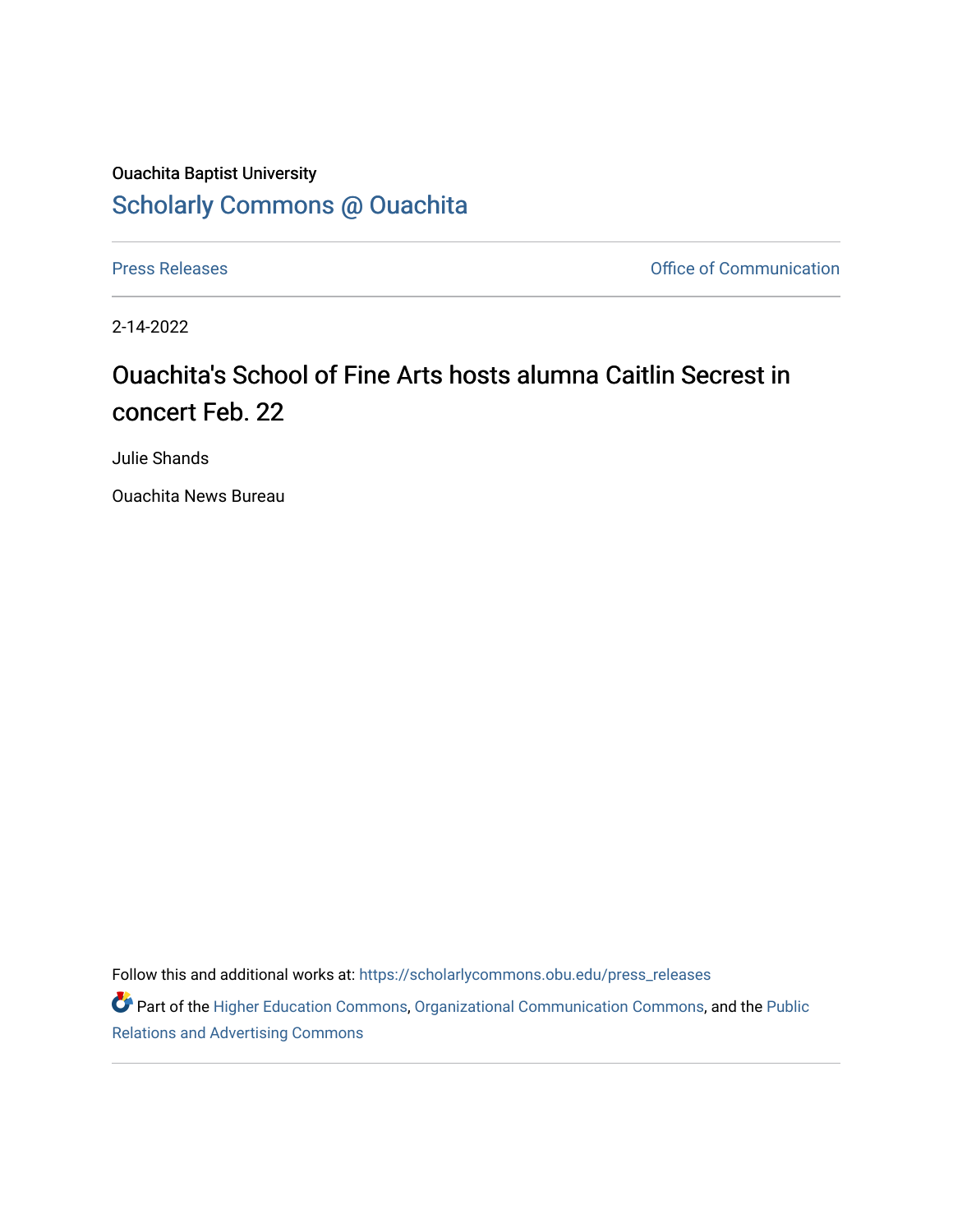## **BAPTIST UNIVERS**



For immediate release **Ouachita's School of Fine Arts hosts alumna Caitlin Secrest in concert Feb. 22** *By Julia Shands* February 14, 2022 For more information, contact OBU's news bureau at [newsbureau@obu.edu](mailto:newsbureau@obu.edu) or (870) 245-5208

ARKADELPHIA, Ark.—Ouachita Baptist University's Division of Music will host vocalist Caitlin Secrest in concert Tuesday, Feb. 22, at 7:30 p.m. in Mabee Fine Arts Center's McBeth Recital Hall. Secrest's performance is part of university's guest artist series. The concert is free and open to the public.

A native of Arkadelphia, Secrest graduated from Ouachita in 2014 with a bachelor's degree in vocal performance. She is in her sixth season performing in shows in Branson, Mo., including *Thank You For The Music: A Modern Tribute to ABBA, Beach Boys' California Dreamin', Comedy Jamboree, Broadway's Greatest Hits, Anthems of Rock* and *Sinatra & Friends.*

"It's always fun to welcome our alumni back to campus," said Dr. Jon Secrest, Addie Mae Maddox Professor of Music at Ouachita. "It gives them an opportunity to come home and share the wealth of knowledge they have



*Photo 1* Caitlin Secrest